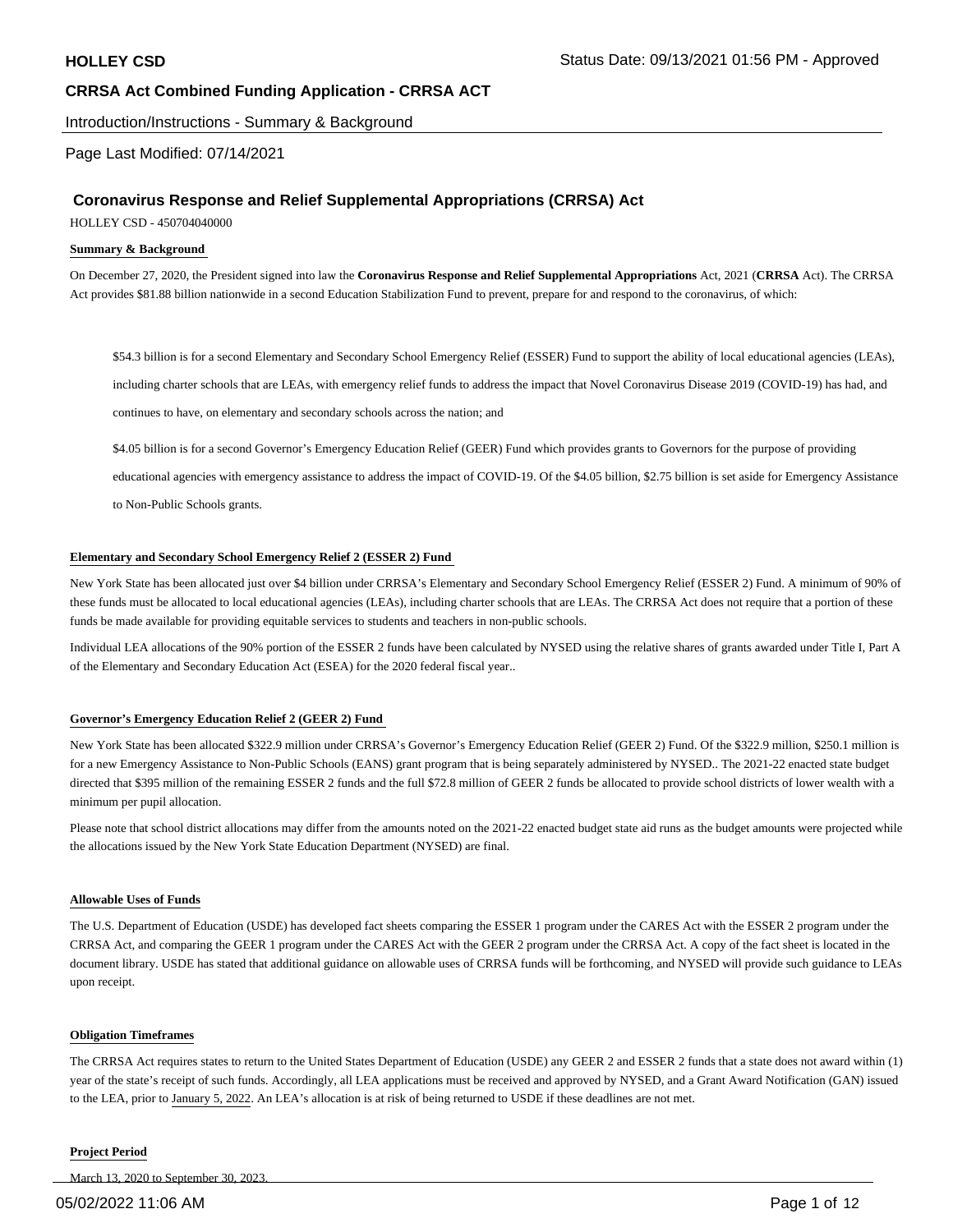Introduction/Instructions - Summary & Background

Page Last Modified: 07/14/2021

#### **Project Numbers**

The project number stems for each respective fund are listed below. These numbers should be used on the corresponding FS-10 budget form.

*GEER 2: 5896-21-XXXX*

*ESSER 2: 5891-21-XXXX*

#### **Submission Deadline**

Completed applications are due by **June 15, 2021** (with extensions by request), and will be reviewed on a rolling basis.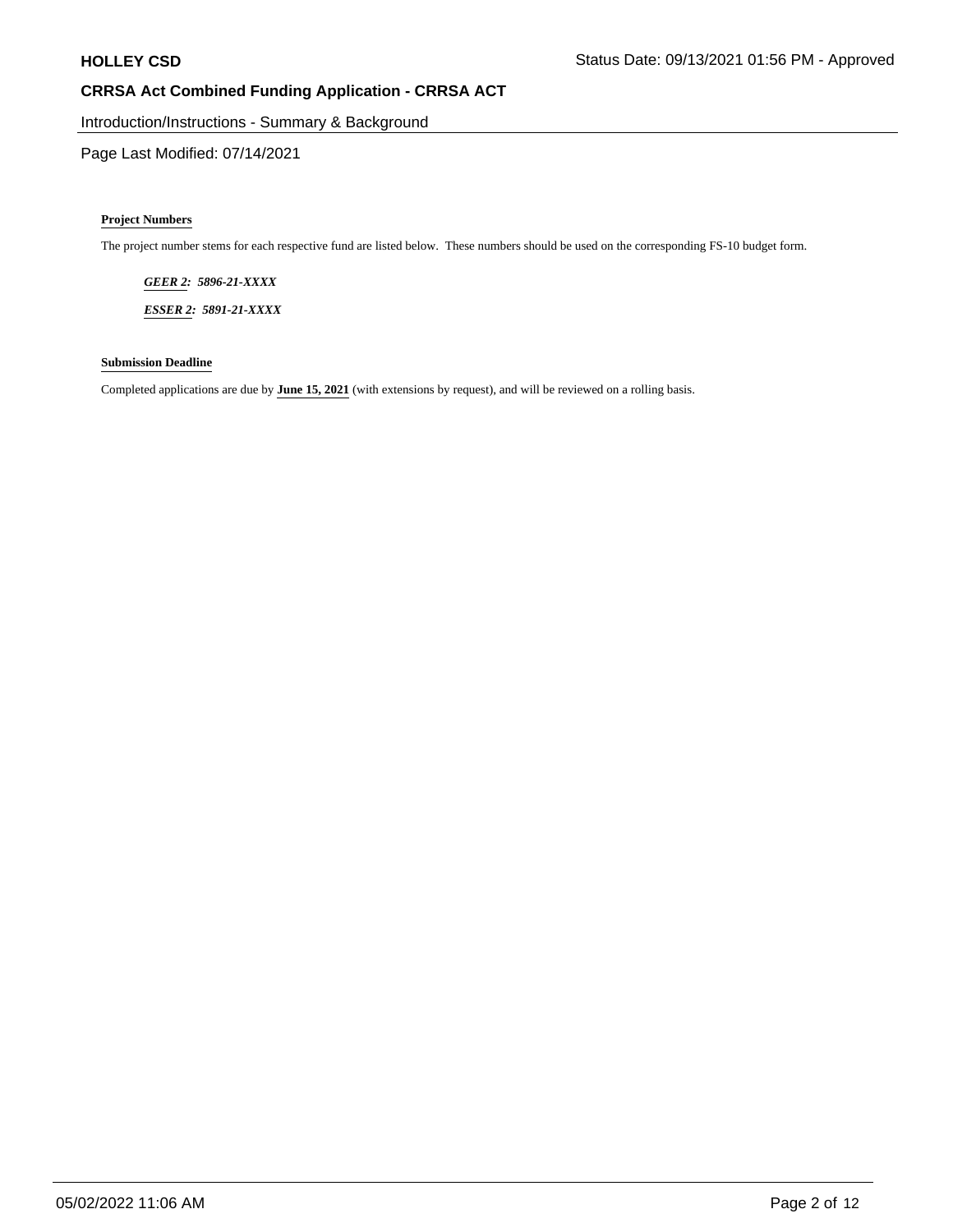Introduction/Instructions - Submission Instructions

Page Last Modified: 07/14/2021

#### **Submission Instructions**

HOLLEY CSD - 450704040000

#### **Directions for Completing the Application:**

LEAs must complete all sections and are *required* to answer questions marked with a *red asterisk*. If a required question has not been completed, the business portal will highlight it in red and the section of the application will be flagged. The applicant will be *unable* to submit the application to NYSED for final review if a required question remains *unresolved*.

FS-10 Budgets and Budget Narrative forms should be completed in a manner that clearly identifies and aligns proposed expenses.

#### **Directions for Submitting the Application:**

The online application may only be submitted/certified by the chief school officer of the applicant LEA. The designated superintendent (public school LEAs), and the chief executive officer, board of trustees president, or school employee designated by the board of trustees (charter school LEAs) are the only administrators with the submit/certify rights necessary to successfully submit and certify a completed application for NYSED review. LEAs are *NOT REQUIRED* to send hard copies of general application materials to the Department. LEAs are *REQUIRED* to send signed originals and two hard copies of each FS-10 Budget Form to:  *Office of ESSA-Funded Programs - Rm 320 EB RE: CRRSA Act Combined Funding Application New York State Education Department 89 Washington Avenue*

#### **Deadline for Submitting the Applications:**

 *Albany, NY 12234.*

The *CRRSA Act Combined Funding Application* is due by **June 15, 2021**, and will be reviewed on a rolling basis.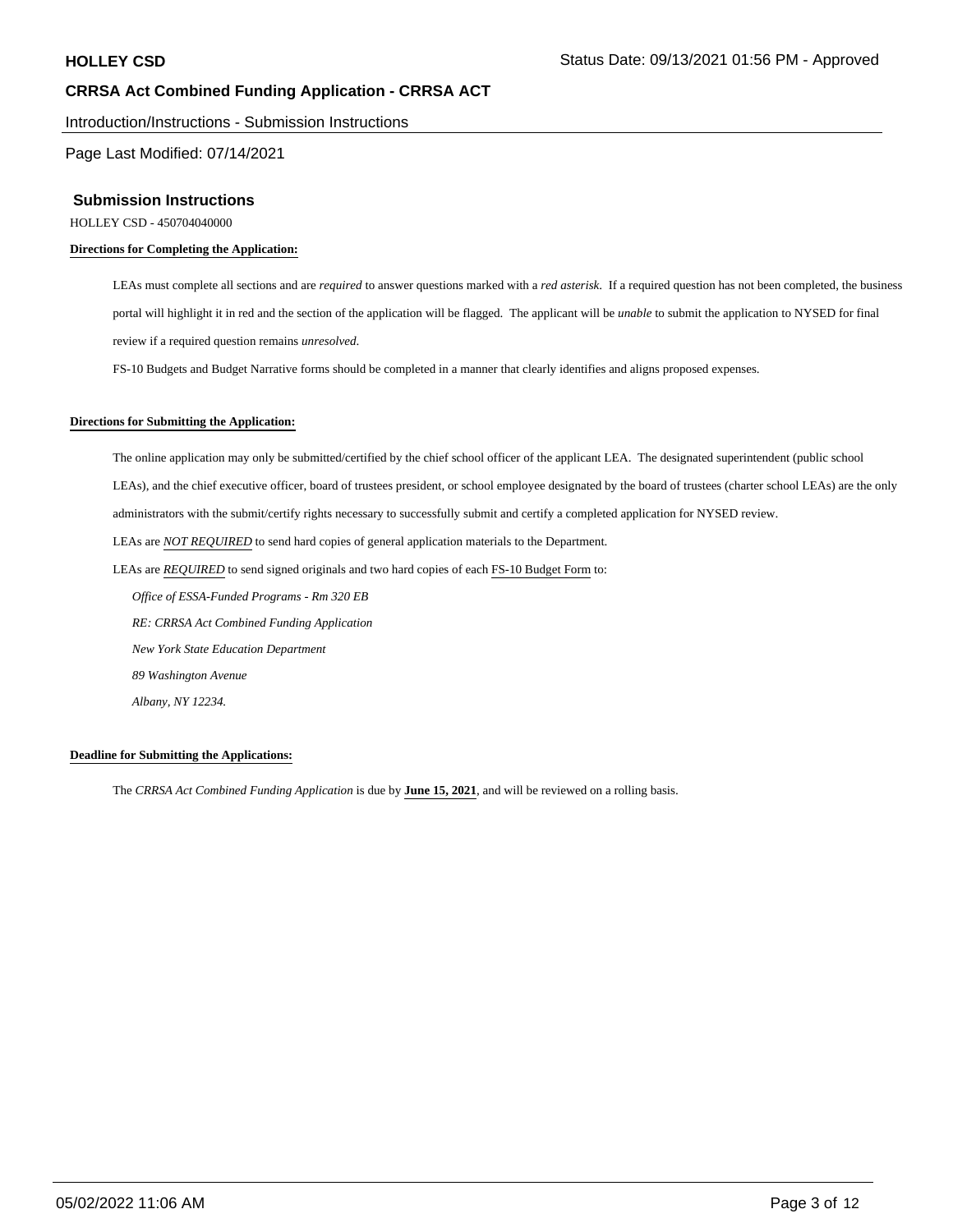CRRSA Act - GEER Application - GEER Intent to Apply

Page Last Modified: 07/14/2021

## **GEER Intent to Apply**

HOLLEY CSD - 450704040000

## **1. Does the LEA intend to apply for Governor's Emergency Education Relief (GEER) funding?**

No, the LEA did not receive an allocation for Governor's Emergency Education Relief (GEER) funding.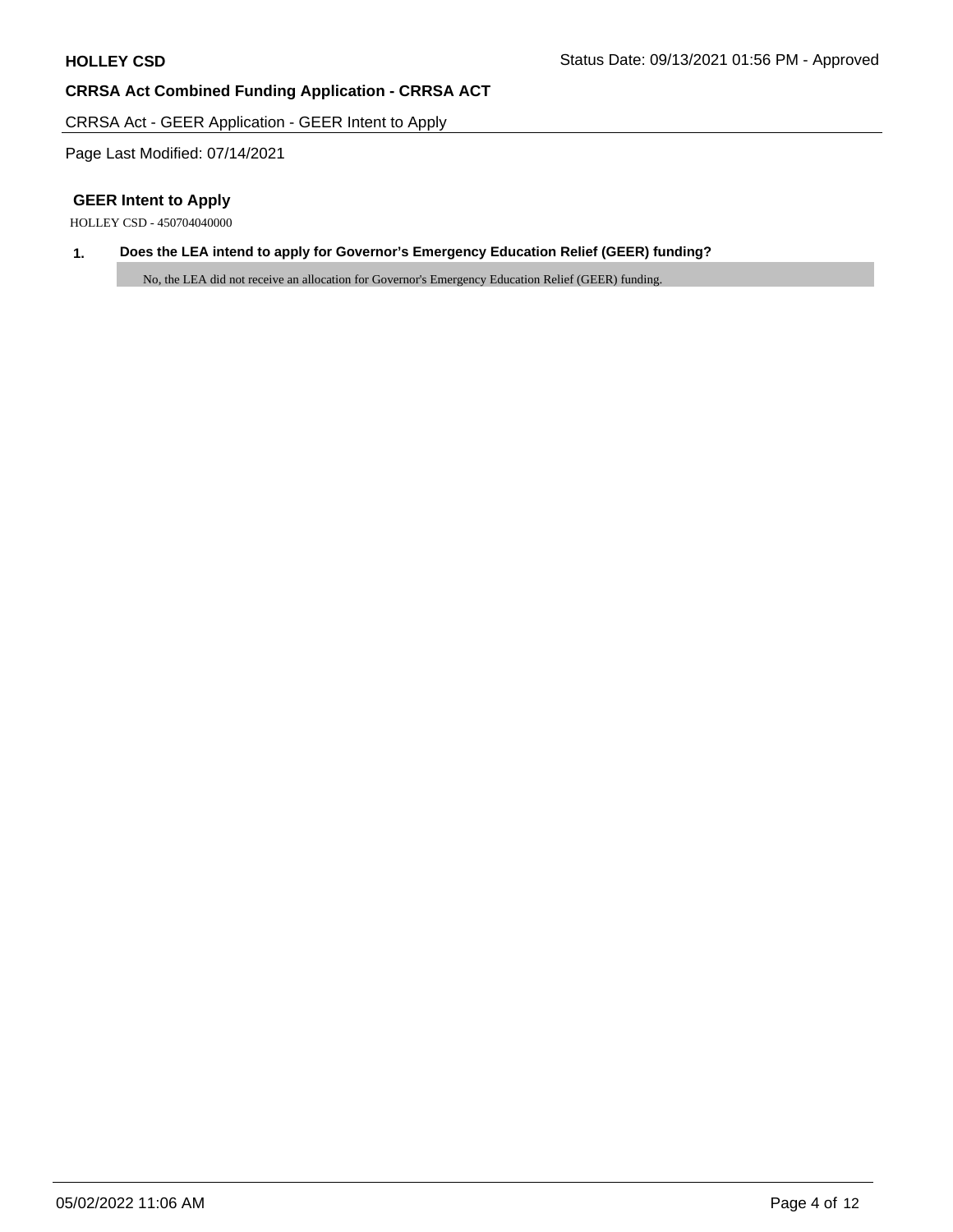CRRSA Act - ESSER Application - ESSER Intent to Apply

Page Last Modified: 07/14/2021

## **ESSER Intent of Apply**

HOLLEY CSD - 450704040000

## **1. Does the LEA intend to apply for Elementary and Secondary School Emergency Relief (ESSER) funding?**

Yes, the LEA intends to apply for Elementary and Secondary School Emergency Relief (ESSER) funding.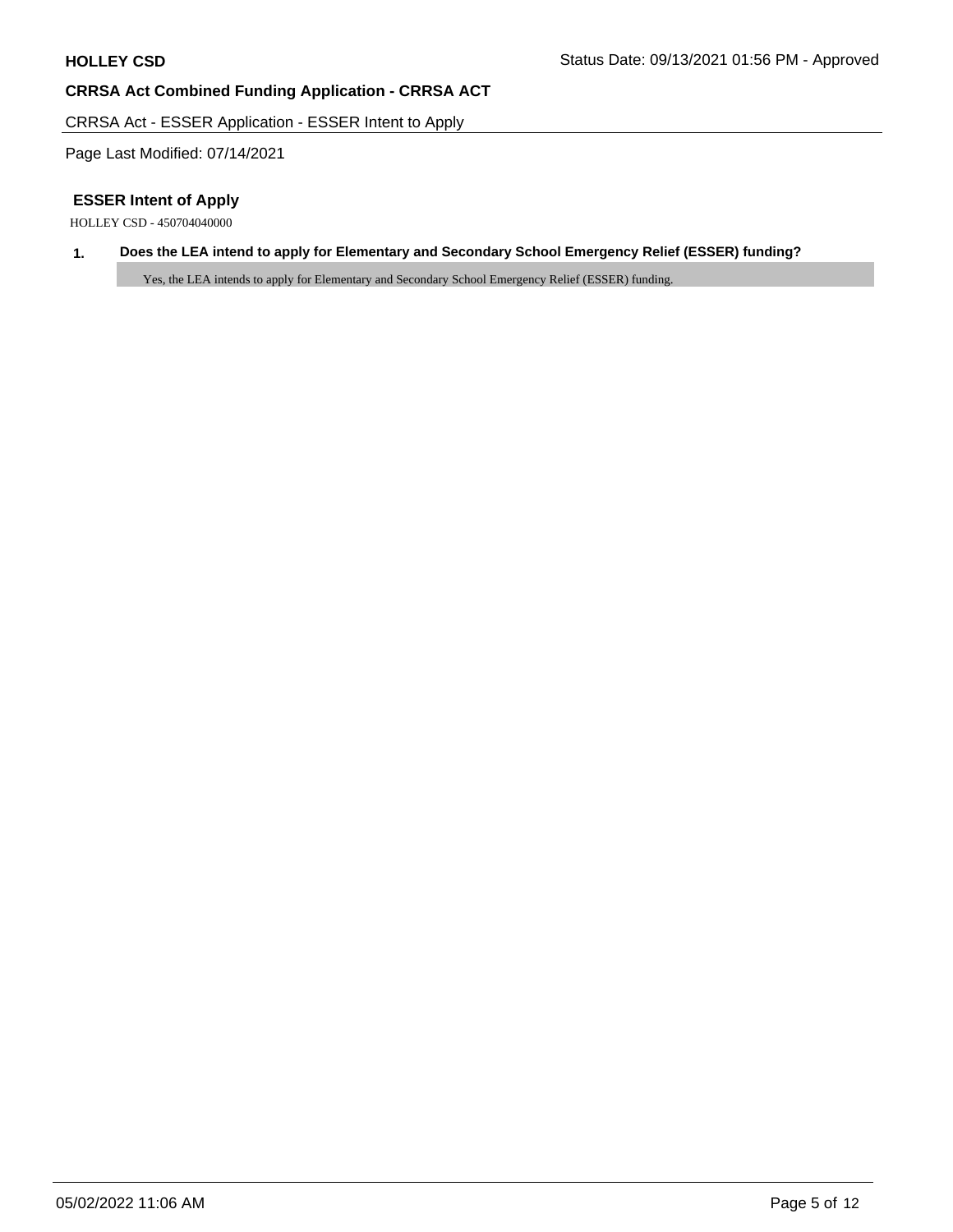CRRSA Act - ESSER Application - ESSER Assurances

Page Last Modified: 07/14/2021

### **ESSER Assurances**

HOLLEY CSD - 450704040000

**1. The LEA assures that ESSER funds are used for activities allowable under section 312(d) of Division M of the CRRSA Act. As outlined by USDE guidance, the New York State Education Department generally does not consider the following to be an allowable use of ESSER funds, under any part of 313: 1) subsidizing or offsetting executive salaries and benefits of individuals who are not employees of the LEA or 2) expenditures related to local teacher or faculty unions or associations.**

YES, the LEA provides the above assurance.

**2. The LEA assures that, to the greatest extent practicable, it will continue to compensate its employees and contractors during the period of any disruptions or closures related to COVID-19 in compliance with Section 315 of Division M of the CRRSA Act. In addition, each entity that accepts funds will continue to pay employees and contractors to the greatest extent practicable based on the unique financial circumstances of the entity. ESSER II funds generally will not be used for bonuses, merit pay, or similar expenditures, unless related to disruptions or closures resulting from COVID-19.**

YES, the LEA provides the above assurance.

**3. The LEA assures that it will comply with all reporting requirements, including those in Section 15011 of the CARES Act and section 313(f) of Division M of the CRRSA Act, and submit quarterly reports to the Commissioner at such time and in such a manner as the Commissioner may require. The Commissioner may require additional reporting in the future, which may include: the uses of funds by the LEAs or other entities and demonstration of their compliance with Section 313, such as any use of funds addressing learning loss among students disproportionately affected by coronavirus and school closures, including low-income students, children with disabilities, English learners, racial and ethnic minorities, students experiencing homelessness, and children and youth in foster care.**

YES, the LEA provides the above assurance.

**4. The LEA assures that records pertaining to the ESSER II award under 2 C.F.R. § 200.334 and 34 C.F.R. § 76.730, including financial records related to use of grant funds, will be retained separately from an LEA's ESSER funds.**

YES, the LEA provides the above assurance.

**5. The LEA assures that the LEA will cooperate with any examination of records with respect to such funds by making records available for inspection, production, and examination, and authorized individuals available for interview and examination, upon the request of (i) the Department and/or its Inspector General; or (ii) any other federal agency, commission, or department in the lawful exercise of its jurisdiction and authority.**

■ YES, the LEA provides the above assurance.

**6. The LEA assures that the LEA will comply with all applicable assurances in OMB Standard Forms 424B and D (Assurances for Non-Construction and Construction Programs), including the assurances relating to the legal authority to apply for assistance; access to records; conflict of interest; merit systems; nondiscrimination; Hatch Act provisions; labor standards; flood hazards; historic preservation; protection of human subjects; animal welfare; lead-based paint; Single Audit Act; and the general agreement to comply with all applicable Federal laws, executive orders and regulations.**

YES, the LEA provides the above assurance.

**7. The LEA assures that the LEA will have on file with the SEA a set of assurances that meets the requirements of section 442 of the General Education Provisions Act (GEPA) (20 U.S.C. 1232e).**

YES, the LEA provides the above assurance.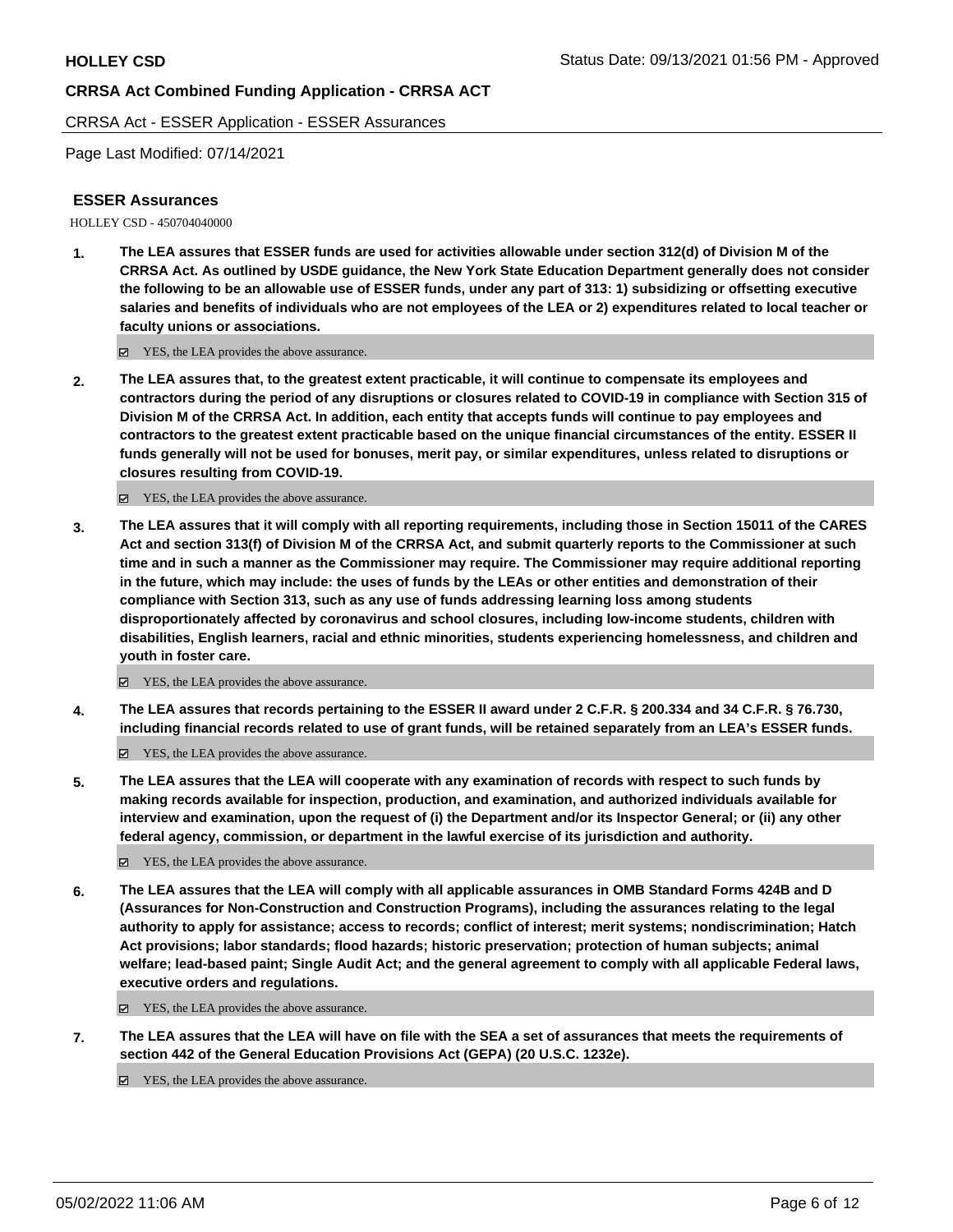#### CRRSA Act - ESSER Application - ESSER Assurances

Page Last Modified: 07/14/2021

**8. The LEA assures that the LEA will comply with the requirements of section 427 of GEPA (20 U.S.C. 1228a). The description must include information on the steps the LEA proposes to take to permit students, teachers, and other program beneficiaries to overcome barriers (including barriers based on gender, race, color, national origin, disability, and age) that impede equal access to, or participation in, the program.**

■ YES, the LEA provides the above assurance.

**9. The LEA assures that the LEA uses ESSER funds for purposes that are reasonable, necessary, and allocable under the CARES Act.**

■ YES, the LEA provides the above assurance.

**10. The LEA assures that the LEA will comply with the provisions of all applicable acts, regulations and assurances; the following provisions of Education Department General Administrative Regulations (EDGAR) 34 CFR parts 76, 77, 81, 82, 84, 97, 98, and 99; the OMB Guidelines to Agencies on Governmentwide Debarment and Suspension (Nonprocurement) in 2 CFR part 180, as adopted and amended as regulations of the Department in 2 CFR part 3485; and the Uniform Guidance in 2 CFR part 200, as adopted and amended as regulations of the Department in 2 CFR part 3474.**

YES, the LEA provides the above assurance.

**11. The LEA assures that federal grant recipients, sub recipients and their grant personnel are prohibited from text messaging while driving a government owned vehicle, or while driving their own privately owned vehicle during official grant business, or from using government supplied electronic equipment to text message or email when driving as per Executive Order 13513,"Federal Leadership on Reducing Text Messaging While Driving," October 1,2009.**

YES, the LEA provides the above assurance.

**12. The LEA assures that no Federal appropriated funds have been paid or will be paid to any person for influencing or attempting to influence an officer or employee of any agency, a Member of Congress, an officer or employee of Congress, or an employee of a Member of Congress in connection with the making or renewal of Federal grants under this program.**

YES, the LEA provides the above assurance.

**13. The LEA assures:**

**(1) that the local educational agency will administer each program covered by the application in accordance with all applicable statutes, regulations, program plans, and applications;**

**(2) that the control of funds provided to the local educational agency under each program, and title to property acquired with those funds, will be in a public agency and that a public agency will administer those funds and property;**

**(3) that the local educational agency will use fiscal control and fund accounting procedures that will ensure proper disbursement of, and accounting for, Federal funds paid to that agency under each program;**

**(4) that the local educational agency will make reports to the State agency or board and to the Secretary as may reasonably be necessary to enable the State agency or board and the Secretary to perform their duties and that the local educational agency will maintain such records, including the records required under section 1232f of this title, and provide access to those records, as the State agency or board or the Secretary deem necessary to perform their duties; and**

**(5) that the local educational agency will provide reasonable opportunities for the participation by teachers, parents, and other interested agencies, organizations, and individuals in the planning for and operation of each program.**

YES, the LEA provides the above assurance.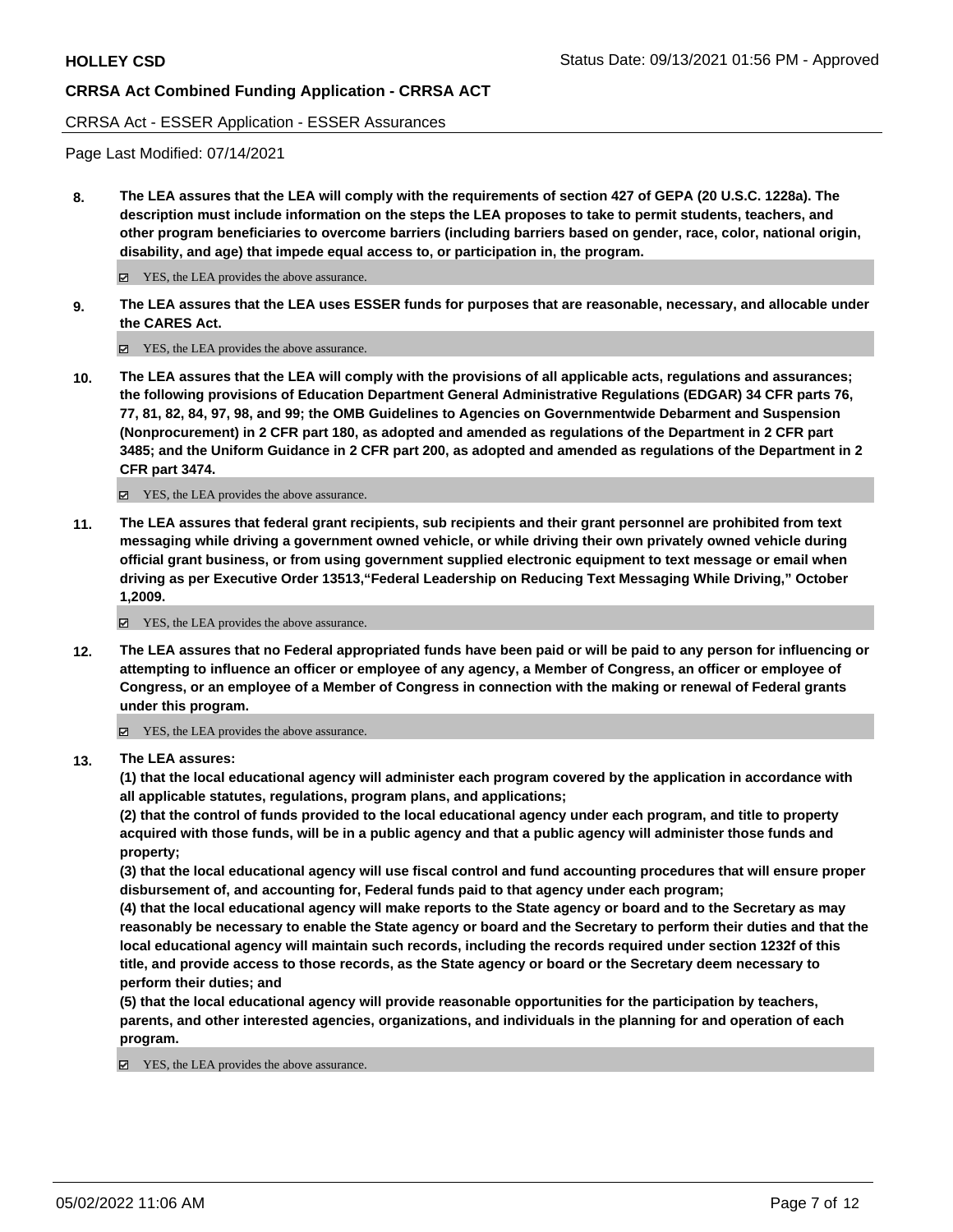CRRSA Act - ESSER Application - ESSER Assurances

Page Last Modified: 07/14/2021

### **14. The LEA further assures:**

**(6) that any application, evaluation, periodic program plan or report relating to each program will be made readily available to parents and other members of the general public;**

**(7) that in the case of any project involving construction—**

**(A) the project is not inconsistent with overall State plans for the construction of school facilities, and**

**(B) in developing plans for construction, due consideration will be given to excellence of architecture and design and to compliance with standards prescribed by the Secretary under section 794 of title 29 in order to ensure that facilities constructed with the use of Federal funds are accessible to and usable by individuals with disabilities; (8) that the local educational agency has adopted effective procedures for acquiring and disseminating to teachers and administrators participating in each program significant information from educational research, demonstrations, and similar projects, and for adopting, where appropriate, promising educational practices developed through such projects; and**

**(9) that none of the funds expended under any applicable program will be used to acquire equipment (including computer software) in any instance in which such acquisition results in a direct financial benefit to any organization representing the interests of the purchasing entity or its employees or any affiliate of such an organization.**

■ YES, the LEA provides the above assurance.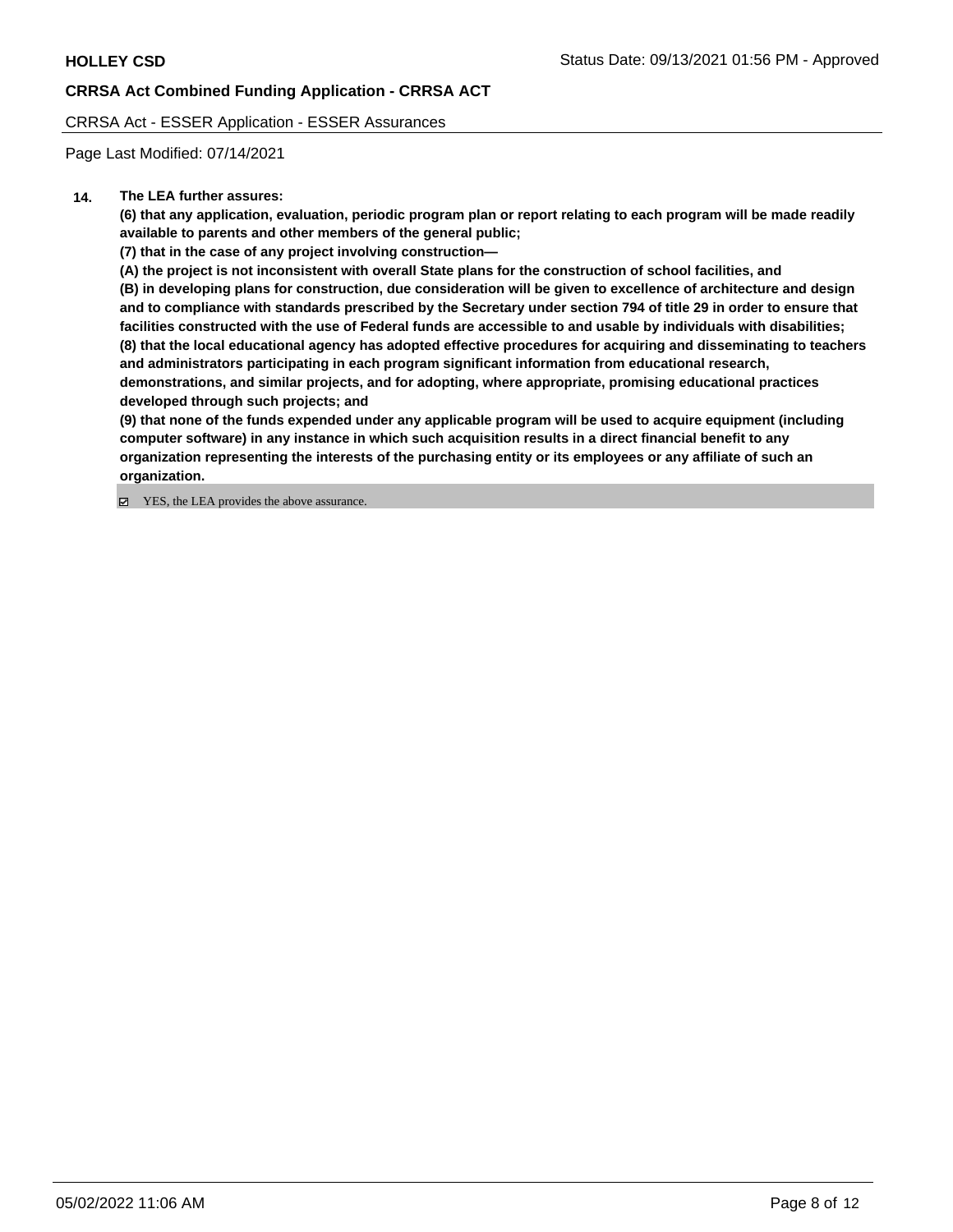CRRSA Act - ESSER Application - ESSER Funding Distribution

Page Last Modified: 09/03/2021

### **ESSER Funding Distribution**

HOLLEY CSD - 450704040000

**1. Please complete the following to indicate the LEA's Coronavirus Response and Relief Supplemental Appropriations (CRRSA) Act allocation for Elementary and Secondary School Emergency Relief (ESSER) funds, as well as its most current enrollment figures.**

**For the allocation amount, use the sum of the 90% LEA CRRSA ESSER 2 Allocation and the CRRSA ESSER 2 Discretionary Allocation listed in the allocation chart HERE.**

|                                                                 | Amount (\$ or #) |
|-----------------------------------------------------------------|------------------|
| <b>ESSER Fund Allocation (\$)</b>                               | 1.097.566        |
| Number of K-12 Resident Students Enrolled in PUBLIC Schools (#) | l 916            |
| Number of students from low-income families (#)                 | 504              |

**2. Please complete the following chart by indicating the number of PUBLIC schools in the LEA being served by Elementary and Secondary School Emergency Relief (ESSER) funding.**

|                                           | INumber (#) |
|-------------------------------------------|-------------|
| Number of Schools Served by ESSER Funding |             |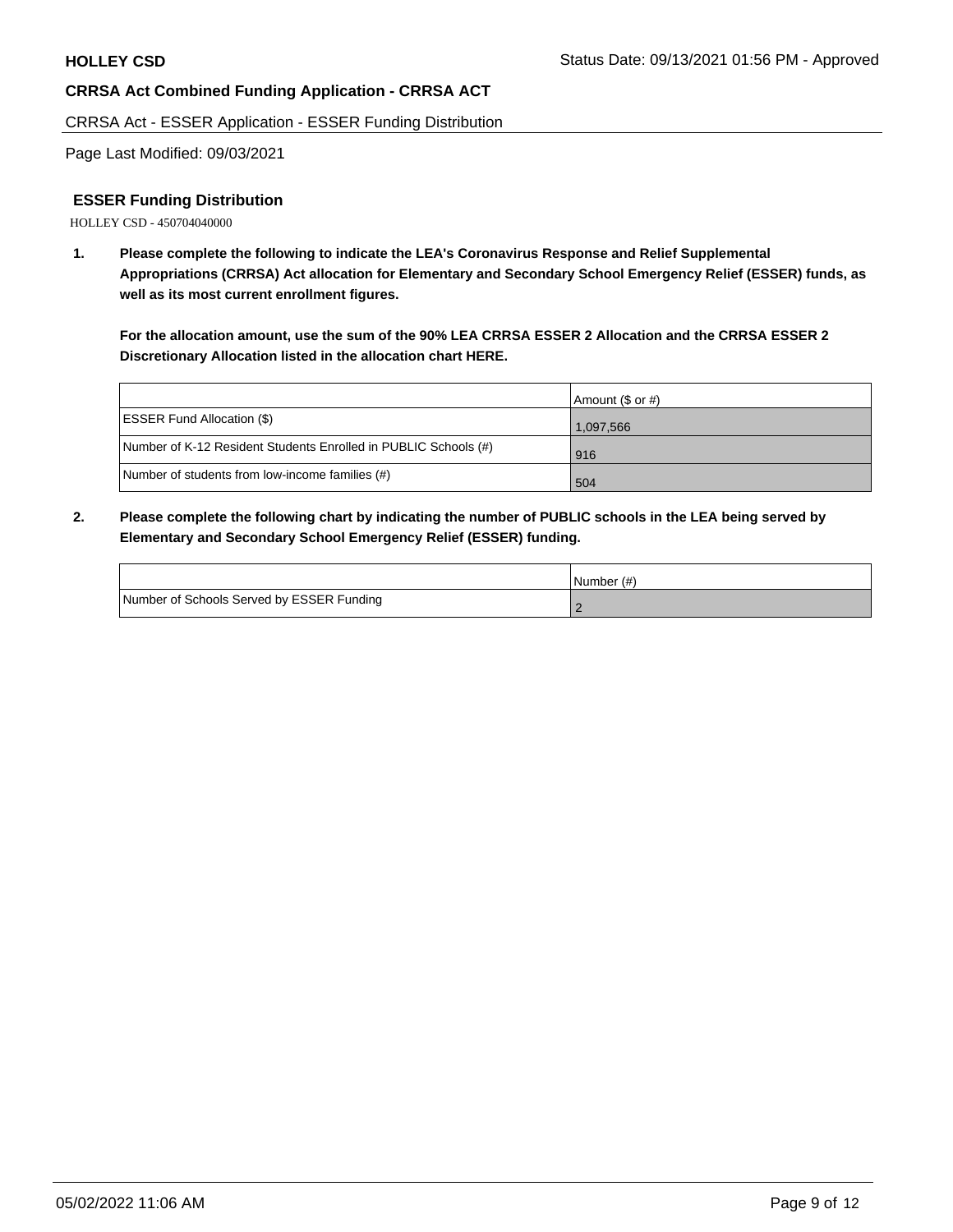CRRSA Act - ESSER Application - ESSER Use of Funds

Page Last Modified: 09/03/2021

### **ESSER Use of Funds**

HOLLEY CSD - 450704040000

**1. Please complete the chart below by identifying the funds being used to support each allowable activity as per section 313(d) of the CRRSA Act and section 18003(d) of the CARES Act. Please respond with "0" to indicate that no funds are being assigned to a given activity. The total amount of funds accounted for in the chart should equal the sum of the 90% LEA CRRSA ESSER 2 Allocation and the CRRSA ESSER 2 Discretionary Allocation listed in the allocation chart HERE.**

**PLEASE NOTE - All proposed expenditures must be reflected within the FS-10 budget form AND budget narrative to clearly align with this item.**

|                                                                                                                                                                                                                                                                                                                                                                                                                                                                                                                                                                                                                                                                                                                                                                                                                                                                                                                | <b>FUNDING Amounts (\$)</b> |
|----------------------------------------------------------------------------------------------------------------------------------------------------------------------------------------------------------------------------------------------------------------------------------------------------------------------------------------------------------------------------------------------------------------------------------------------------------------------------------------------------------------------------------------------------------------------------------------------------------------------------------------------------------------------------------------------------------------------------------------------------------------------------------------------------------------------------------------------------------------------------------------------------------------|-----------------------------|
| 1 - Any activity authorized by the ESEA of 1965, including the Native Hawaiian Education<br>Act and the Alaska Native Educational Equity, Support, and Assistance Act (20 U.S.C.<br>6301 et seq.), the Individuals with Disabilities Education Act (20 U.S.C. 1400 et seq.)<br>("IDEA"), the Adult Education and Family Literacy Act (20 U.S.C. 1400 et seq.), the Carl<br>D. Perkins Career and Technical Education Act of 2006 (20 U.S.C. 2301 et seq.) ("the<br>Perkins Act"), or subtitle B of title VII of the McKinney-Vento Homeless Assistance Act (42<br>U.S.C. 11431 et seq.).                                                                                                                                                                                                                                                                                                                       | $\mathbf 0$                 |
| 2 - Coordination of preparedness and response efforts of local educational agencies with<br>State, local, Tribal, and territorial public health departments, and other relevant agencies,<br>to improve coordinated responses among such entities to prevent, prepare for, and<br>respond to coronavirus.                                                                                                                                                                                                                                                                                                                                                                                                                                                                                                                                                                                                      | 0                           |
| 3 - Activities to address the unique needs of low-income children or students, children<br>with disabilities, English learners, racial and ethnic minorities, students experiencing<br>homelessness, and foster care youth, including how outreach and service delivery will<br>meet the needs of each population.                                                                                                                                                                                                                                                                                                                                                                                                                                                                                                                                                                                             | $\mathbf{0}$                |
| 4 - Developing and implementing procedures and systems to improve the preparedness<br>and response efforts of local educational agencies.                                                                                                                                                                                                                                                                                                                                                                                                                                                                                                                                                                                                                                                                                                                                                                      | 41,500                      |
| 5 - Training and professional development for staff of the local educational agency on<br>sanitation and minimizing the spread of infectious diseases.                                                                                                                                                                                                                                                                                                                                                                                                                                                                                                                                                                                                                                                                                                                                                         | $\mathbf{0}$                |
| 6 - Purchasing supplies to sanitize and clean the facilities of a local educational agency,<br>including buildings operated by such agency.                                                                                                                                                                                                                                                                                                                                                                                                                                                                                                                                                                                                                                                                                                                                                                    | $\mathbf 0$                 |
| 7 - Planning for and coordinating during long-term closures, including for how to provide<br>meals to eligible students, how to provide technology for online learning to all students,<br>how to provide guidance for carrying out requirements under the Individuals with<br>Disabilities Education Act (20 U.S.C. 1401 et seq.) and how to ensure other educational<br>services can continue to be provided consistent with all Federal, State, and local<br>requirements.                                                                                                                                                                                                                                                                                                                                                                                                                                  | $\mathbf{0}$                |
| 8 - Purchasing educational technology (including hardware, software, and connectivity)<br>for students who are served by the local educational agency that aids in regular and<br>substantive educational interaction between students and their classroom instructors,<br>including low-income students and students with disabilities, which may include assistive<br>technology or adaptive equipment.                                                                                                                                                                                                                                                                                                                                                                                                                                                                                                      | 283,221                     |
| 9 - Providing mental health services and supports, including through the implementation<br>of evidence-based full-service community schools.                                                                                                                                                                                                                                                                                                                                                                                                                                                                                                                                                                                                                                                                                                                                                                   | 120,000                     |
| 10 - Planning and implementing activities related to summer learning and supplemental<br>afterschool programs, including providing classroom instruction or online learning during<br>the summer months and addressing the needs of low income students, students with<br>disabilities, English learners, migrant students, students experiencing homelessness, and<br>children in foster care.                                                                                                                                                                                                                                                                                                                                                                                                                                                                                                                | $\mathbf{0}$                |
| 11 - Addressing learning loss among students, including low-income students, children<br>with disabilities, English learners, racial and ethnic minorities, students experiencing<br>homelessness, and children and youth in foster care, of the local educational agency,<br>including by- (i) administering and using high-quality assessments that are valid and<br>reliable, to accurately assess students' academic progress and assist educators in<br>meeting students' academic needs, including through differentiating instruction; (ii)<br>implementing evidence-based activities to meet the comprehensive needs of students;<br>(iii) providing information and assistance to parents and families on how they can<br>effectively support students, including in a distance learning environment; and (iv)<br>tracking student attendance and improving student engagement in distance education. | $\Omega$                    |
| 12 - School facility repairs and improvements to enable operation of schools to reduce<br>risk of virus transmission and exposure to environmental health hazards, and to support<br>student health needs.                                                                                                                                                                                                                                                                                                                                                                                                                                                                                                                                                                                                                                                                                                     | 332,000                     |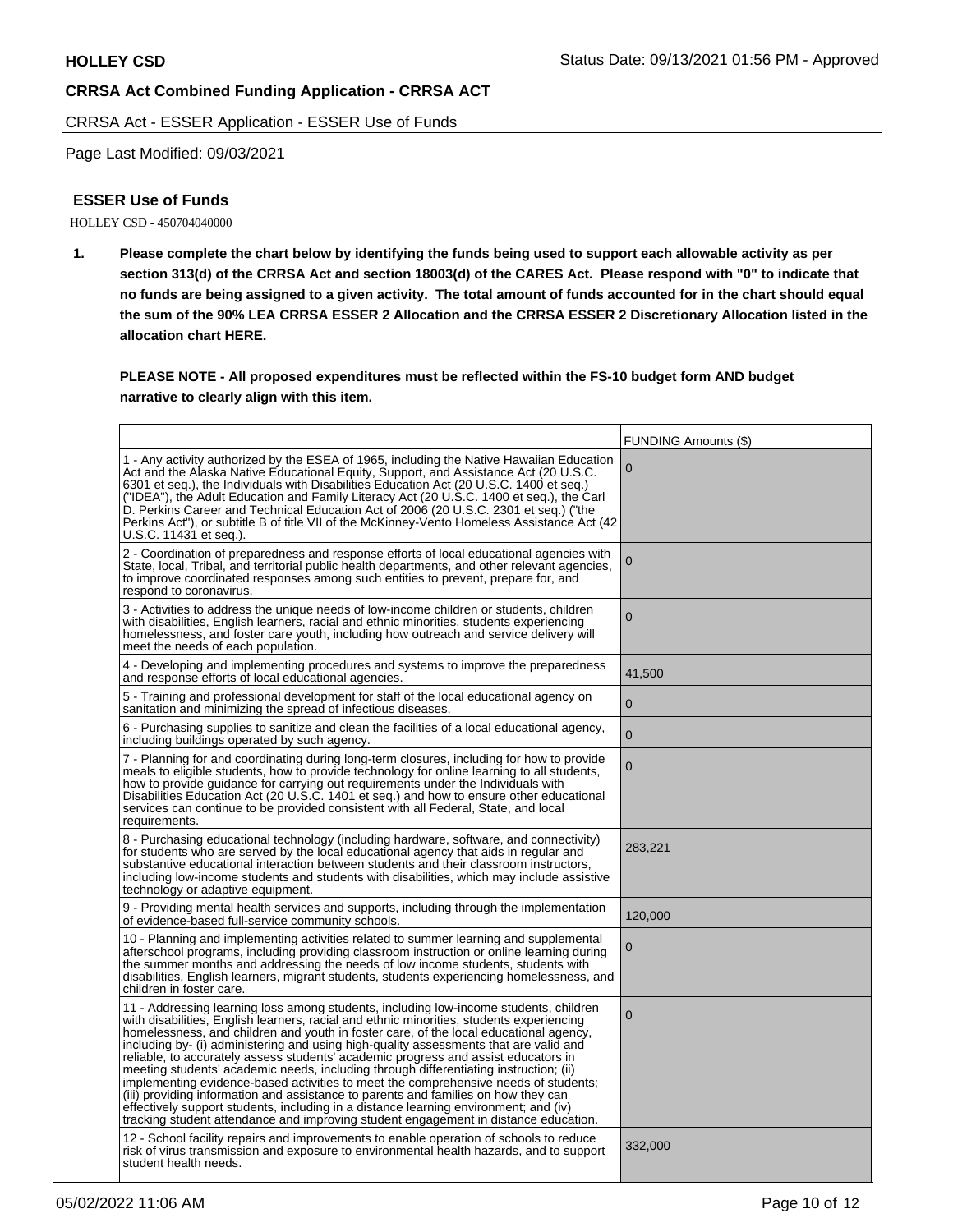# CRRSA Act - ESSER Application - ESSER Use of Funds

Page Last Modified: 09/03/2021

| Totals:                                                                                                                                                                                                                                                                                                                                                           | 1,097,566                   |
|-------------------------------------------------------------------------------------------------------------------------------------------------------------------------------------------------------------------------------------------------------------------------------------------------------------------------------------------------------------------|-----------------------------|
| 15 - Other activities that are necessary to maintain the operation of and continuity of<br>services in local educational agencies and continuing to employ existing staff of the local<br>educational agency.                                                                                                                                                     | 224,845                     |
| 14 - Developing strategies and implementing public health protocols including, to the<br>greatest extent practicable, policies in line with guidance from the Centers for Disease<br>Control and Prevention for the reopening and operation of school facilities to effectively<br>maintain the health and safety of students, educators, and other staff.        |                             |
| 13 - Inspection, testing, maintenance, repair, replacement, and upgrade projects to<br>improve the indoor air quality in school facilities, including mechanical and non-<br>mechanical heating, ventilation, and air conditioning systems, filtering, purification and<br>other air cleaning, fans, control systems, and window and door repair and replacement. | 96,000                      |
|                                                                                                                                                                                                                                                                                                                                                                   | <b>FUNDING Amounts (\$)</b> |